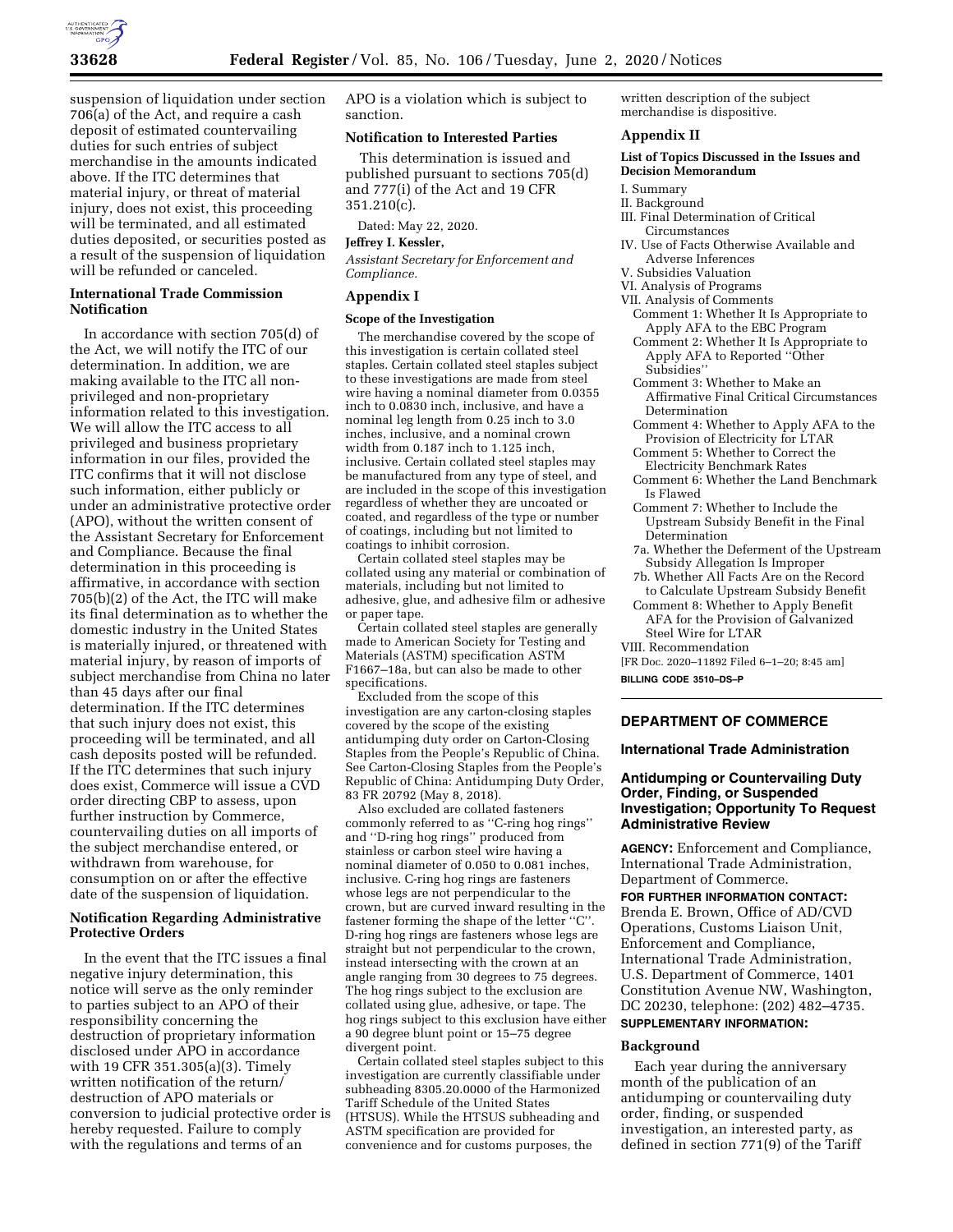Act of 1930, as amended (the Act), may request, in accordance with 19 CFR 351.213, that the Department of Commerce (Commerce) conduct an administrative review of that antidumping or countervailing duty order, finding, or suspended investigation.

All deadlines for the submission of comments or actions by Commerce discussed below refer to the number of calendar days from the applicable starting date.

### **Respondent Selection**

In the event Commerce limits the number of respondents for individual examination for administrative reviews initiated pursuant to requests made for the orders identified below,

Commerce intends to select respondents based on U.S. Customs and Border Protection (CBP) data for U.S. imports during the period of review. We intend to release the CBP data under Administrative Protective Order (APO) to all parties having an APO within five days of publication of the initiation notice and to make our decision regarding respondent selection within 21 days of publication of the initiation **Federal Register** notice. Therefore, we encourage all parties interested in commenting on respondent selection to submit their APO applications on the date of publication of the initiation notice, or as soon thereafter as possible. Commerce invites comments regarding the CBP data and respondent selection within five days of placement of the CBP data on the record of the review.

In the event Commerce decides it is necessary to limit individual examination of respondents and conduct respondent selection under section  $777A(c)(2)$  of the Act:

In general, Commerce finds that determinations concerning whether particular companies should be ''collapsed'' (*i.e.,* treated as a single entity for purposes of calculating antidumping duty rates) require a substantial amount of detailed

information and analysis, which often require follow-up questions and analysis. Accordingly, Commerce will not conduct collapsing analyses at the respondent selection phase of a review and will not collapse companies at the respondent selection phase unless there has been a determination to collapse certain companies in a previous segment of this antidumping proceeding (*i.e.,* investigation, administrative review, new shipper review or changed circumstances review). For any company subject to a review, if Commerce determined, or continued to treat, that company as collapsed with others, Commerce will assume that such companies continue to operate in the same manner and will collapse them for respondent selection purposes. Otherwise, Commerce will not collapse companies for purposes of respondent selection. Parties are requested to (a) identify which companies subject to review previously were collapsed, and (b) provide a citation to the proceeding in which they were collapsed. Further, if companies are requested to complete a Quantity and Value Questionnaire for purposes of respondent selection, in general each company must report volume and value data separately for itself. Parties should not include data for any other party, even if they believe they should be treated as a single entity with that other party. If a company was collapsed with another company or companies in the most recently completed segment of a proceeding where Commerce considered collapsing that entity, complete quantity and value data for that collapsed entity must be submitted.

#### **Deadline for Withdrawal of Request for Administrative Review**

Pursuant to 19 CFR 351.213(d)(1), a party that requests a review may withdraw that request within 90 days of the date of publication of the notice of initiation of the requested review. The regulation provides that Commerce may extend this time if it is reasonable to do

so. Determinations by Commerce to extend the 90-day deadline will be made on a case-by-case basis.

#### **Deadline for Particular Market Situation Allegation**

Section 504 of the Trade Preferences Extension Act of 2015 amended the Act by adding the concept of particular market situation (PMS) for purposes of constructed value under section 773(e) of the Act.1 Section 773(e) of the Act states that ''if a particular market situation exists such that the cost of materials and fabrication or other processing of any kind does not accurately reflect the cost of production in the ordinary course of trade, the administering authority may use another calculation methodology under this subtitle or any other calculation methodology.'' When an interested party submits a PMS allegation pursuant to section 773(e) of the Act, Commerce will respond to such a submission consistent with 19 CFR  $351.301(c)(2)(v)$ . If Commerce finds that a PMS exists under section 773(e) of the Act, then it will modify its dumping calculations appropriately.

Neither section 773(e) of the Act nor 19 CFR 351.301(c)(2)(v) set a deadline for the submission of PMS allegations and supporting factual information. However, in order to administer section 773(e) of the Act, Commerce must receive PMS allegations and supporting factual information with enough time to consider the submission. Thus, should an interested party wish to submit a PMS allegation and supporting new factual information pursuant to section 773(e) of the Act, it must do so no later than 20 days after submission of initial Section D responses.

*Opportunity To Request a Review:* Not later than the last day of June 2020,<sup>2</sup> interested parties may request administrative review of the following orders, findings, or suspended investigations, with anniversary dates in June for the following periods:

| <b>Antidumping Duty Proceedings</b> |                    |
|-------------------------------------|--------------------|
|                                     | 6/1/19-5/31/20     |
| INDIA:                              |                    |
|                                     | 6/1/19-5/31/20     |
|                                     | 10/31/18-5/31/20   |
|                                     | 6/1/19-5/31/20     |
| JAPAN:                              |                    |
|                                     | 6/1/19-5/31/20     |
|                                     | 6/1/19-5/31/20     |
|                                     | 10/31/18-5/31/20   |
|                                     | $6/1/19 - 6/23/19$ |
|                                     | 6/1/19-5/31/20     |

<sup>1</sup>*See* Trade Preferences Extension Act of 2015, Public Law 114–27, 129 Stat. 362 (2015).

<sup>2</sup>Or the next business day, if the deadline falls on a weekend, federal holiday or any other day when Commerce is closed.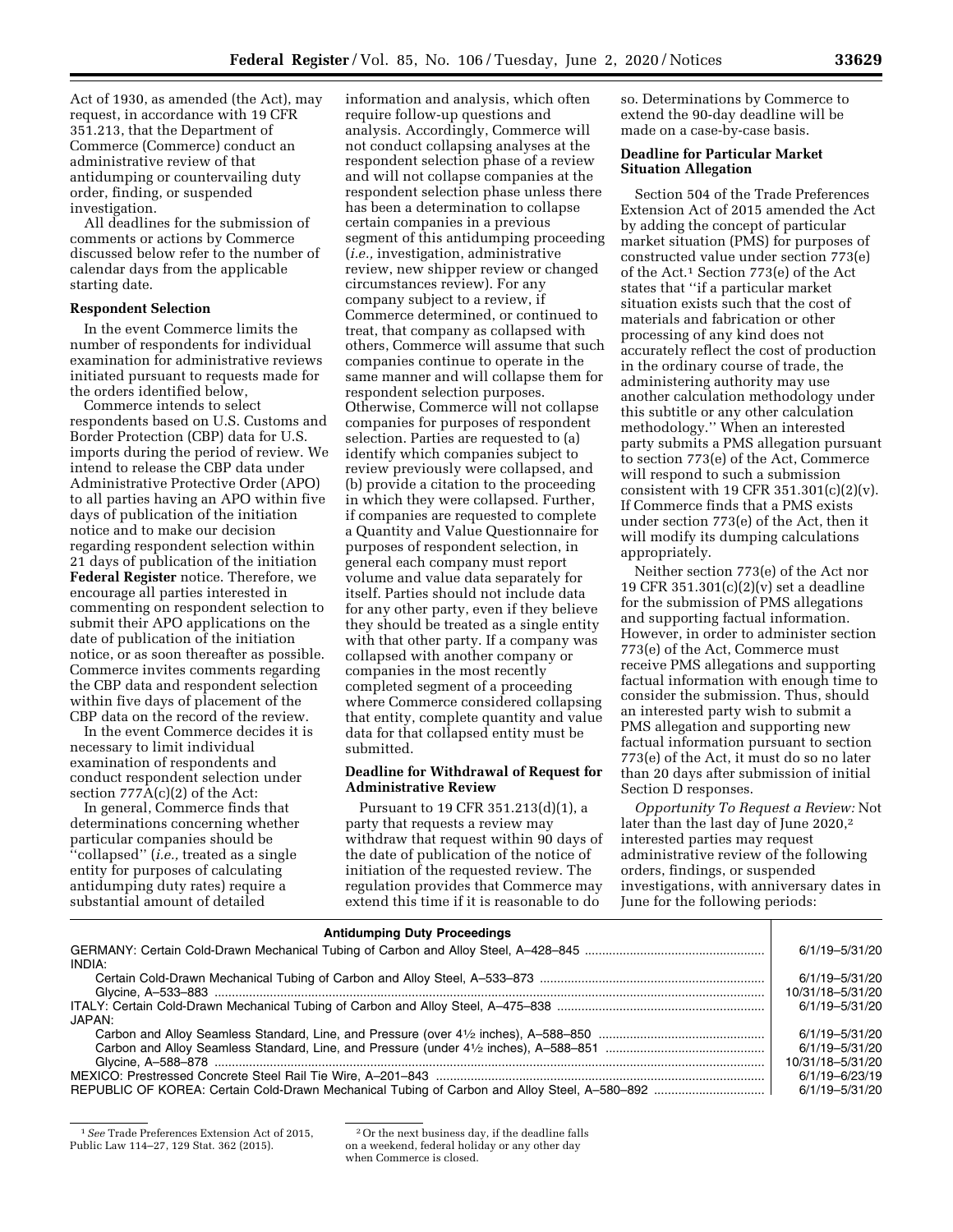| SOCIALIST REPUBLIC OF VIETNAM:         |                    |
|----------------------------------------|--------------------|
|                                        | $6/1/19 - 5/31/20$ |
|                                        | 10/11/18-5/31/20   |
| SPAIN:                                 |                    |
|                                        | 6/1/19-5/31/20     |
|                                        | 6/1/19-5/31/20     |
|                                        | 6/1/19-5/31/20     |
|                                        | 6/1/19-5/31/20     |
| THE PEOPLE'S REPUBLIC OF CHINA:        |                    |
|                                        | 6/1/19-5/31/20     |
|                                        | 6/1/19-5/31/20     |
|                                        | 6/1/19-5/31/20     |
|                                        | 6/1/19-5/31/20     |
|                                        | 6/1/19-5/31/20     |
|                                        | 6/1/19-5/31/20     |
|                                        | 6/1/19-5/31/20     |
|                                        | 6/1/19-6/23/19     |
|                                        | 6/1/19-5/31/20     |
|                                        | $6/1/19 - 5/31/20$ |
|                                        | 6/1/19-5/31/20     |
| <b>Countervailing Duty Proceedings</b> |                    |
|                                        | 9/4/18-12/31/19    |
|                                        | 8/13/18-12/31/19   |
| THE PEOPLE'S REPUBLIC OF CHINA:        |                    |
|                                        | 9/4/18-12/31/19    |
|                                        | 1/1/19-12/31/19    |
|                                        | 1/1/19-12/31/19    |
| <b>Suspension Agreements</b>           |                    |
| None.                                  |                    |
|                                        |                    |

In accordance with 19 CFR 351.213(b), an interested party as defined by section 771(9) of the Act may request in writing that the Secretary conduct an administrative review. For both antidumping and countervailing duty reviews, the interested party must specify the individual producers or exporters covered by an antidumping finding or an antidumping or countervailing duty order or suspension agreement for which it is requesting a review. In addition, a domestic interested party or an interested party described in section 771(9)(B) of the Act must state why it desires the Secretary to review those particular producers or exporters. If the interested party intends for the Secretary to review sales of merchandise by an exporter (or a producer if that producer also exports merchandise from other suppliers) which was produced in more than one country of origin and each country of origin is subject to a separate order, then the interested party must state specifically, on an order-by-order basis, which exporter(s) the request is intended to cover.

Note that, for any party Commerce was unable to locate in prior segments, Commerce will not accept a request for an administrative review of that party absent new information as to the party's location. Moreover, if the interested party who files a request for review is unable to locate the producer or exporter for which it requested the review, the interested party must

provide an explanation of the attempts it made to locate the producer or exporter at the same time it files its request for review, in order for the Secretary to determine if the interested party's attempts were reasonable, pursuant to 19 CFR 351.303(f)(3)(ii).

As explained in *Antidumping and Countervailing Duty Proceedings: Assessment of Antidumping Duties,* 68 FR 23954 (May 6, 2003), and *Non-Market Economy Antidumping Proceedings: Assessment of Antidumping Duties,* 76 FR 65694 (October 24, 2011), Commerce clarified its practice with respect to the collection of final antidumping duties on imports of merchandise where intermediate firms are involved. The public should be aware of this clarification in determining whether to request an administrative review of merchandise subject to antidumping findings and orders.3

Commerce no longer considers the non-market economy (NME) entity as an exporter conditionally subject to an antidumping duty administrative reviews.4 Accordingly, the NME entity will not be under review unless Commerce specifically receives a

request for, or self-initiates, a review of the NME entity.5 In administrative reviews of antidumping duty orders on merchandise from NME countries where a review of the NME entity has not been initiated, but where an individual exporter for which a review was initiated does not qualify for a separate rate, Commerce will issue a final decision indicating that the company in question is part of the NME entity. However, in that situation, because no review of the NME entity was conducted, the NME entity's entries were not subject to the review and the rate for the NME entity is not subject to change as a result of that review (although the rate for the individual exporter may change as a function of the finding that the exporter is part of the NME entity). Following initiation of an antidumping administrative review when there is no review requested of the NME entity, Commerce will instruct CBP to liquidate entries for all exporters not named in the initiation notice, including those that were suspended at the NME entity rate.

All requests must be filed electronically in Enforcement and Compliance's Antidumping and Countervailing Duty Centralized Electronic Service System (ACCESS) on Enforcement and Compliance's ACCESS

<sup>3</sup>*See* the Enforcement and Compliance website at *[https://legacy.trade.gov/enforcement/.](https://legacy.trade.gov/enforcement/)* 

<sup>4</sup>*See Antidumping Proceedings: Announcement of Change in Department Practice for Respondent Selection in Antidumping Duty Proceedings and Conditional Review of the Nonmarket Economy Entity in NME Antidumping Duty Proceedings,* 78 FR 65963 (November 4, 2013).

<sup>5</sup> In accordance with 19 CFR 351.213(b)(1), parties should specify that they are requesting a review of entries from exporters comprising the entity, and to the extent possible, include the names of such exporters in their request.